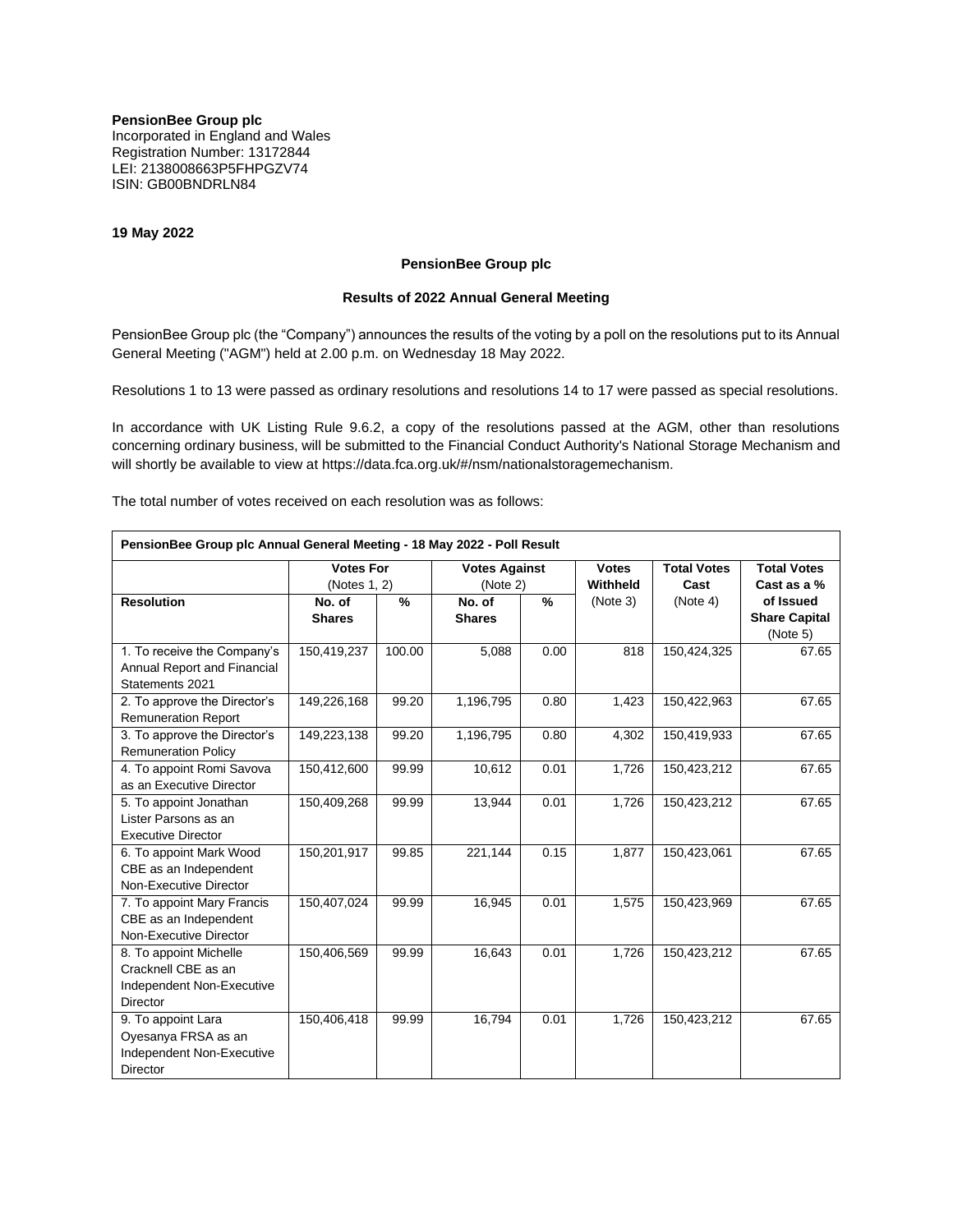| 10. To re-appoint Deloitte           | 150,412,554 | 99.99 | 10,863     | 0.01 | 2,127     | 150,423,417 | 67.65 |  |  |  |
|--------------------------------------|-------------|-------|------------|------|-----------|-------------|-------|--|--|--|
| LLP as the Company's                 |             |       |            |      |           |             |       |  |  |  |
| auditor                              |             |       |            |      |           |             |       |  |  |  |
| 11. To authorise the                 | 150,412,595 | 99.99 | 10,216     | 0.01 | 1,575     | 150,422,811 | 67.65 |  |  |  |
| Directors to determine the           |             |       |            |      |           |             |       |  |  |  |
| auditor's remuneration               |             |       |            |      |           |             |       |  |  |  |
| 12. To authorise the                 | 144,648,452 | 99.32 | 994,226    | 0.68 | 4,782,109 | 145,642,678 | 65.50 |  |  |  |
| Directors to allot shares            |             |       |            |      |           |             |       |  |  |  |
| 13. To authorise the                 | 145,241,668 | 99.78 | 320,732    | 0.22 | 4,863,144 | 145,562,400 | 65.47 |  |  |  |
| Directors to make Political          |             |       |            |      |           |             |       |  |  |  |
| Donations                            |             |       |            |      |           |             |       |  |  |  |
| 14. To authorise Directors to        | 144,482,180 | 99.32 | 995,384    | 0.68 | 4,867,040 | 145,477,564 | 65.43 |  |  |  |
| dis-apply pre-emption rights         |             |       |            |      |           |             |       |  |  |  |
| 15. To authorise additional          | 144,483,861 | 99.32 | 993,703    | 0.68 | 4,867,040 | 145,477,564 | 65.43 |  |  |  |
| authority to dis-apply               |             |       |            |      |           |             |       |  |  |  |
| statutory pre-emption rights         |             |       |            |      |           |             |       |  |  |  |
| 16. To authorise the calling         | 150,328,903 | 99.94 | 90,672     | 0.06 | 4,151     | 150,419,575 | 67.65 |  |  |  |
| of general meetings on 14            |             |       |            |      |           |             |       |  |  |  |
| days' notice                         |             |       |            |      |           |             |       |  |  |  |
| 17. To adopt amended                 | 135,522,530 | 90.10 | 14,895,350 | 9.90 | 4,991     | 150,417,880 | 67.65 |  |  |  |
| Articles of Association              |             |       |            |      |           |             |       |  |  |  |
| Independent Shareholder Votes Only * |             |       |            |      |           |             |       |  |  |  |
| 6. To appoint Mark Wood              | 56,661,917  | 99.61 | 221,144    | 0.39 | 1,877     | 56,883,061  | 44.41 |  |  |  |
| CBE as an Independent                |             |       |            |      |           |             |       |  |  |  |
| Non-Executive Director *             |             |       |            |      |           |             |       |  |  |  |
| 7. To appoint Mary Francis           | 56,867,024  | 99.97 | 16,945     | 0.03 | 1,575     | 56,883,969  | 44.41 |  |  |  |
| CBE as an Independent                |             |       |            |      |           |             |       |  |  |  |
| Non-Executive Director *             |             |       |            |      |           |             |       |  |  |  |
| 8. To appoint Michelle               | 56,866,569  | 99.97 | 16,643     | 0.03 | 1,726     | 56,883,212  | 44.41 |  |  |  |
| Cracknell CBE as an                  |             |       |            |      |           |             |       |  |  |  |
| Independent Non-Executive            |             |       |            |      |           |             |       |  |  |  |
| Director*                            |             |       |            |      |           |             |       |  |  |  |
| 9. To appoint Lara                   | 56,866,418  | 99.97 | 16,794     | 0.03 | 1,726     | 56,883,212  | 44.41 |  |  |  |
| Oyesanya FRSA as an                  |             |       |            |      |           |             |       |  |  |  |
| Independent Non-Executive            |             |       |            |      |           |             |       |  |  |  |
| Director*                            |             |       |            |      |           |             |       |  |  |  |

Notes:

1. Any proxy appointments which gave discretion to the Chair have been included in Votes For.

2. Votes For and Votes Against are expressed as a percentage of Total Votes Cast, which includes Votes For and Votes Against, but excludes the Votes Withheld. Percentages are rounded to 2 decimal places.

3. A Vote Withheld is not a vote in law and is not counted in the calculation of the Votes For or Votes Against a resolution.

4. Total Votes Cast includes the Votes For and Votes Against, but excludes the Votes Withheld.

5. Total Votes Cast as a % of Issued Share Capital is based on 222,348,306 PensionBee Group plc ordinary shares in issue as at 18 May 2022. Ordinary shareholders are entitled to one vote per share held.

\* Under the Listing Rules, because Romi Savova is a controlling shareholder of the Company (that is, she exercises or controls more than 30% of the voting rights of the Company), the election of any independent director by shareholders must be approved by a majority vote of both: (1) the shareholders of the Company; and (2) the independent shareholders of the Company (that is, the shareholders of the Company entitled to vote on the election of Directors who are not controlling shareholders of the Company). Under the Listing Rules, anyone who holds shares in the Company and is deemed to be acting in concert with Romi Savova is also treated as a controlling shareholder for the purposes of these voting requirements. Therefore, the votes of these persons have also be excluded when calculating the votes of the independent shareholders. Resolutions 6 to 9 were therefore proposed as ordinary resolutions which all shareholders may vote on, but in addition, the Company has separately counted the number of votes cast by